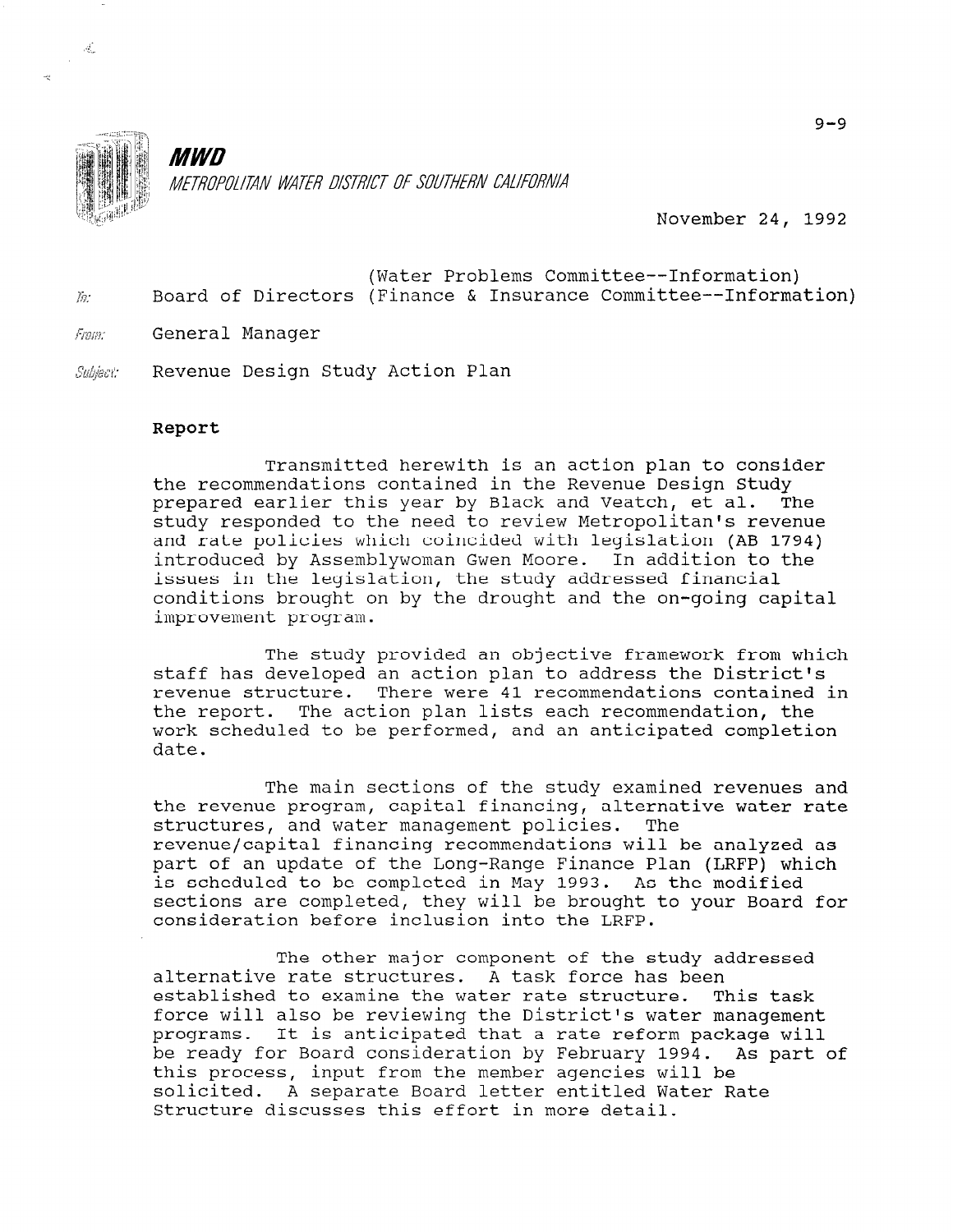Board of Directors -2- November 24, 1992

 $\vec{z}$ 

Board Committee Assignments

This letter was referred to:

The Finance and Insurance Committee pursuant to its authority to determine revenues to be obtained through sales of water under Administrative Code Section 2441(e).

The Water Problems Committee pursuant to its authority to determine the selling prices of water under Administrative Code Section 2481(c).

Recommendation

For information only.

AMA:MCF/JG

Attachment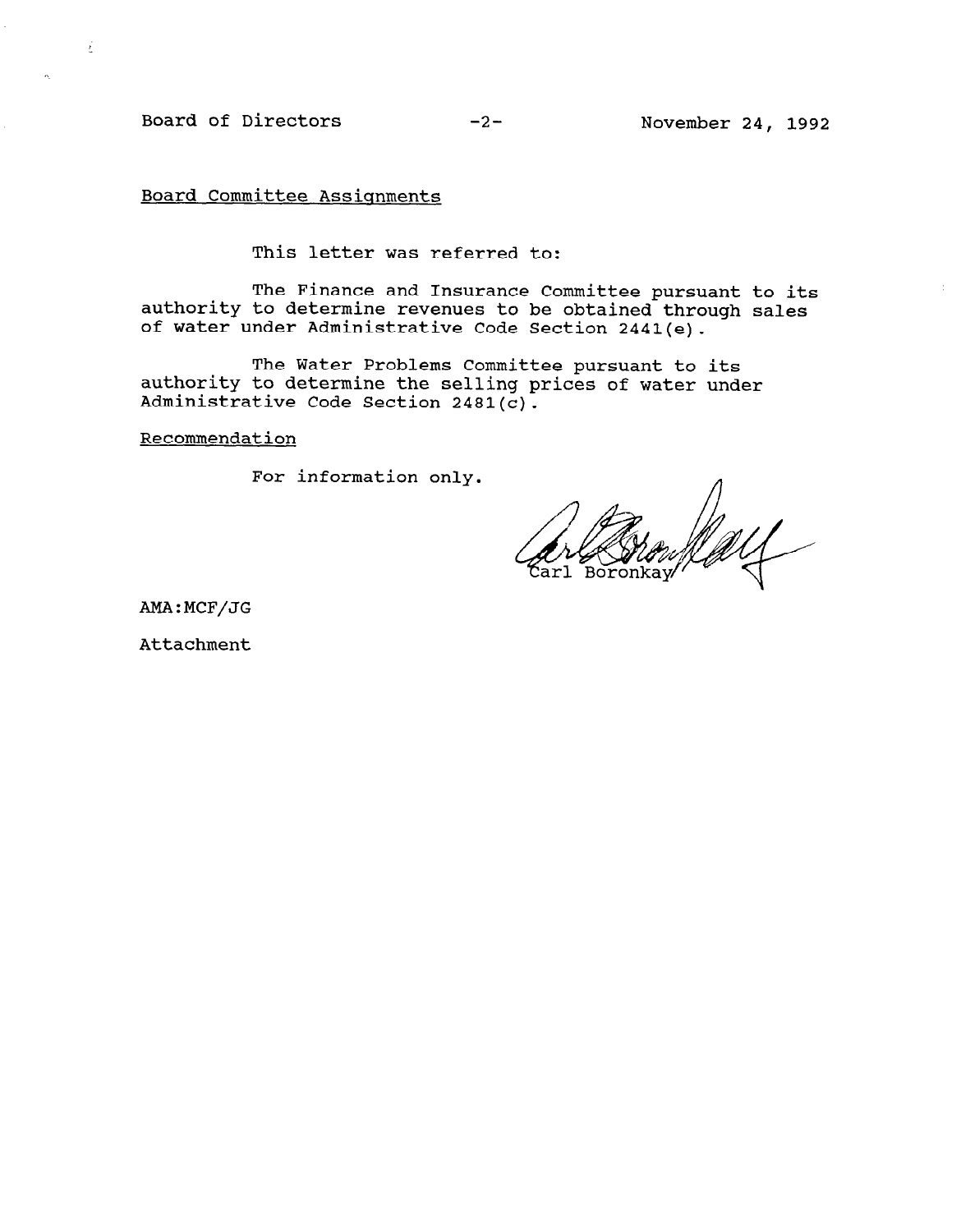As a

# REVENUE DESIGN STUDY ACTION PLAN

## Recommendation

 $\mathcal{V}$ I

## Backqround Section

- 1. Evaluate each water management program objective.
- 2. Analyze success of water management programs.
- 3. Evaluate level of incentives of water management programs and consider long-term impact on rates.
- 4. Explore use of dedicated funding sources for each water management program.

## Water Demand and Supply

1. Use of Probability matrix for forecasting water supply and demand.

Action Plan / Due Date

For items 1 through 4, (1) a technical memorandum will be prepared outlining criteria for evaluating and measuring water management programs. This criteria will be applied to each water management program. Due Date: June 1993

(2) Evaluations will be conducted as part of the water rate structure analysis. Due Date: February 1994

The probability matrix is already being used in forecasts. Regional demands are adjusted to reflect climatic variability and probability of occurrence, based on a G4-year record of climate. Projections for local supplies and their associated probabilities of occurrence are based on historic data, long-term hydrology and regulatory constraints. The demands on Metropolitan and their associated probabilities are estimated by incorporating Metropolitan's projected Colorado River and State Project water. Due Date: Already Completed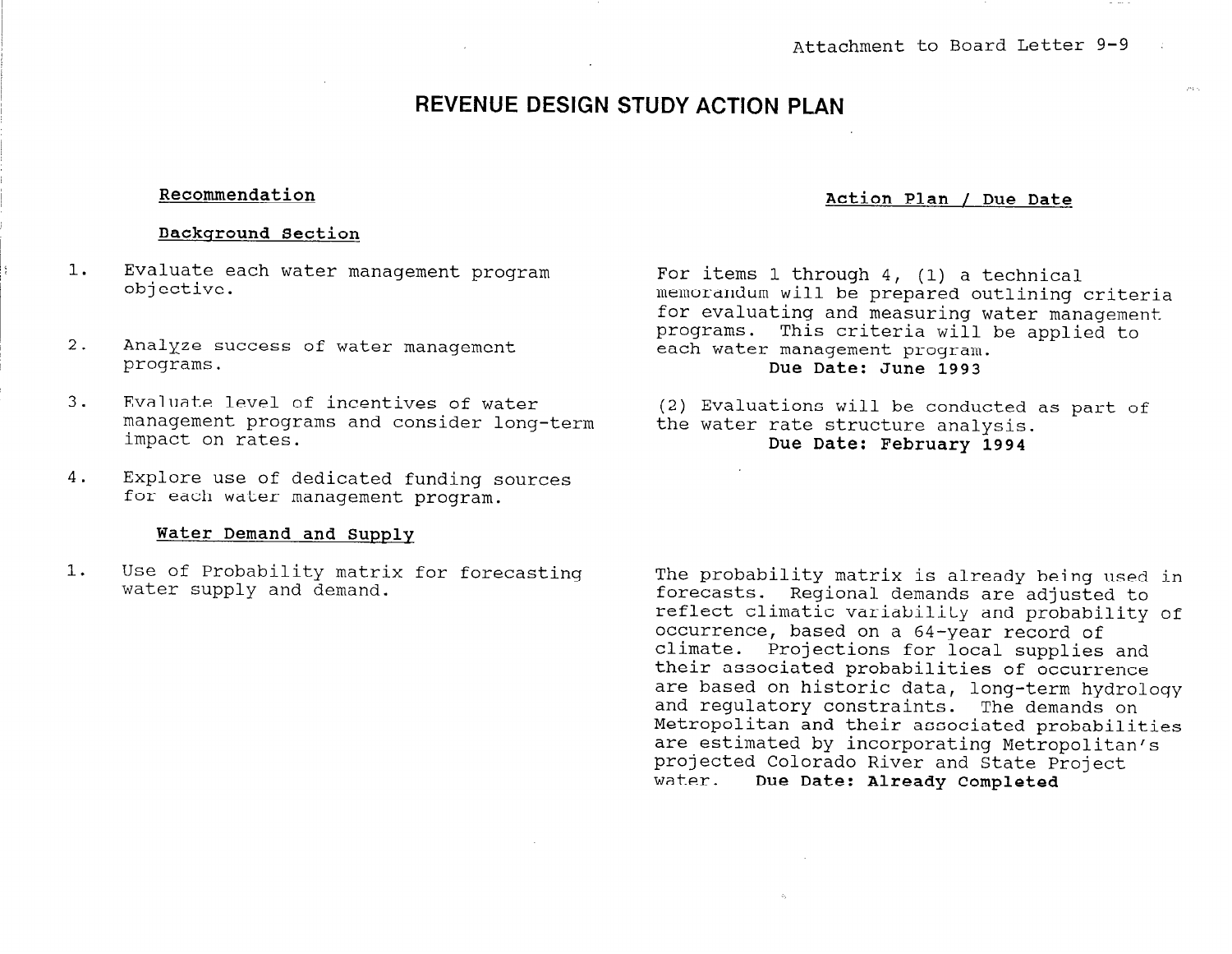## Recommendation

2. Use of mass diagram approach to size a component of working capital.

3. Base a working capital reserve on a

Action Plan / Due Date

This issue is being addressed as part of an ongoing study that will address the appropriate level of working capital. A service-area water demand and supply model to project water sales volumes which can be converted to dollars at current rates for estimating a component of the working capital fund will be examined.

# Due Date: May 1993

Issue is being addressed as part of an on-going study that will address the appropriate level of working capital.

## Due Date: May 1993

- Revenue Sources
- 1. Minimize emphasis on fixed and variable revenue. The price of water should reflect the cost.

500,000 acre-foot shortfall in sales.

- 2. Achieve revenue stability through revenue diversity, rate structuring, and Rate Stabilization funds.
- 3. Working capital reserves should consist of funds for emergency repairs and claims, a shortfall in water sales, and normal utility working capital.

The appropriate emphasis on fixed and variable revenue is being evaluated and will be addressed in the update to the Long-Range Finance Plan.

# Due Date: May 1993

These issues will be addressed as part of the update of the Long-Range Finance Plan and the rate structure task force report.

## Due Date: May 1993/June 1994

This issue is being addressed as part of an ongoing study that will determine the appropriate level of working capital.

Due Date: May 1993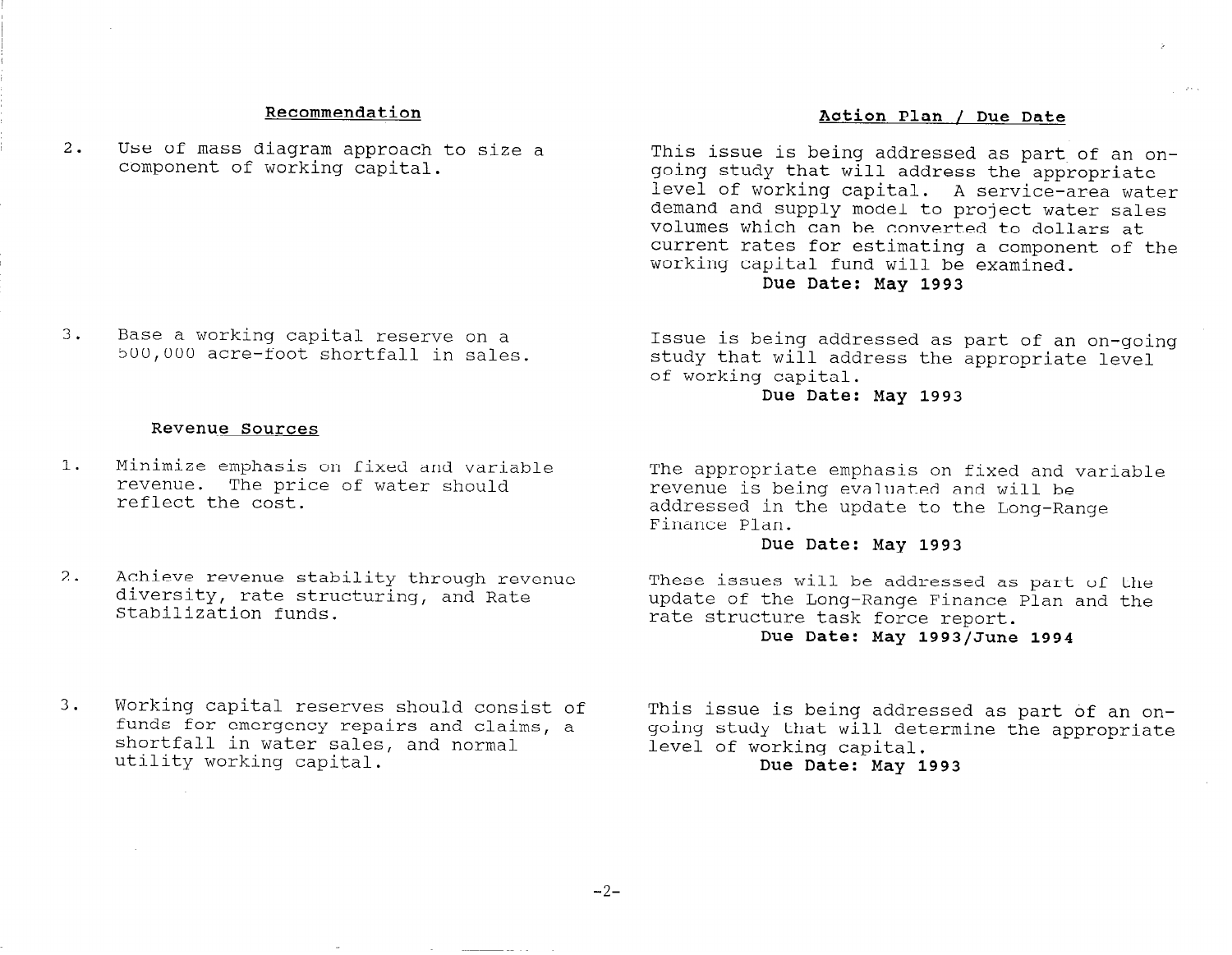- 4. Do not budget for restoration of the stabilization funds. Up to \$100 million could be reserved.
- 5. Revise PAYGO policy. Funding should be provided by a dedicated revenue source, not water rates.
- 6. Adopt a policy which requires new development to pay for new facilities.

- 7. Seek legal authority to require connection charges to be paid.
- 8. Maximum legal connection charge should be calculated based on the cost of a program to provide capacity for new development.
- 9. Set connection charge after consideration of the legal maximum amounts, the cost of additional capacity, its planned facility construction program, alternative funding sources, and the burden of the fees on new development.

 $-3-$ 

# Recommendation **Action Action Plan** / Due Date

This issue is being addressed in the update of the Long-Range Financial Plan and will form the basis for recommending a policy for Board adoption. Due Date: May 1993

The PAYGO policy is currently being examined as part of the update of the Long-Range Finance Plan. A dedicated revenue source is one of the options being examined.

## Due Date: May 1993

Preliminary financial policy principles are currently being drafted for the Board's consideration. One principle proposes that Metropolitan seek authority for a capital facility fee which would be paid by new development to support facility construction required to meet the needs of projected growth. Final financial policy principles will be recommended for the Board's adoption.

Due Date: May 1993

For items 7 through 11, these issues are pending before the Special Committee on Legislation.

#### Due Date: Pending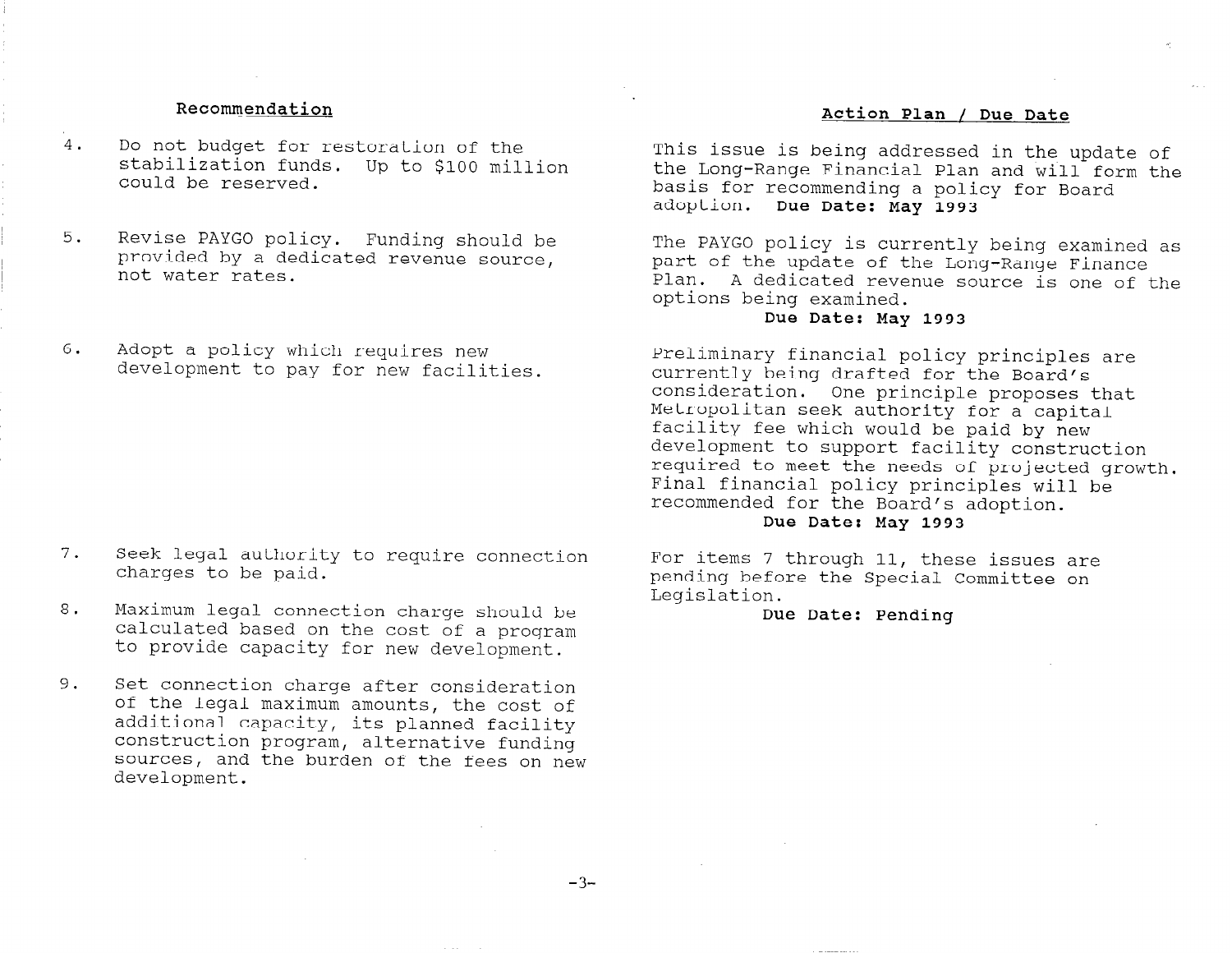- 10. Connection charges are paid at the time of, and as a condition of, connection to a water system. The charge should be based on the size of the water meter installed.
- 11. A mechanism to collect the connection charges should be established.
- 12. All available revenue sources should be utilized for next several years.

# Recommendation **Recommendation Action Plan** / Due Date

For items 7 through 11, these issues are pending before the Special Committee on Legislation.

### Due Date: Pending

This matter is being addressed in the update to the Long-Range Finance Plan. Due Date: May 1993

### CAPITAL FINANCING

- 1. Legally determine that issuance of COP's is not subject to revenue bond debt/equity limitations.
- 2. Consider Board adoption of long-term (10 years or longer) CIP.

The District has been advised by the bond counsel that COP's are not subject to revenue bond debt/equity limitations.

# No action necessary

Policy principles for implementing capital projects and the timing of such implementation are currently being drafted for the Board's consideration.

## Due Date: May 1993

This process is in effect and will be maintained.

### On-going

- This is a standard practice of the District. On-going
- 3. Metropolitan should maintain its continuing dialogue with the rating agencies as the CIP plan is implemented.
- 4. Consider the use of surety policies in place of fully funded debt service reserve funds.

 $-4-$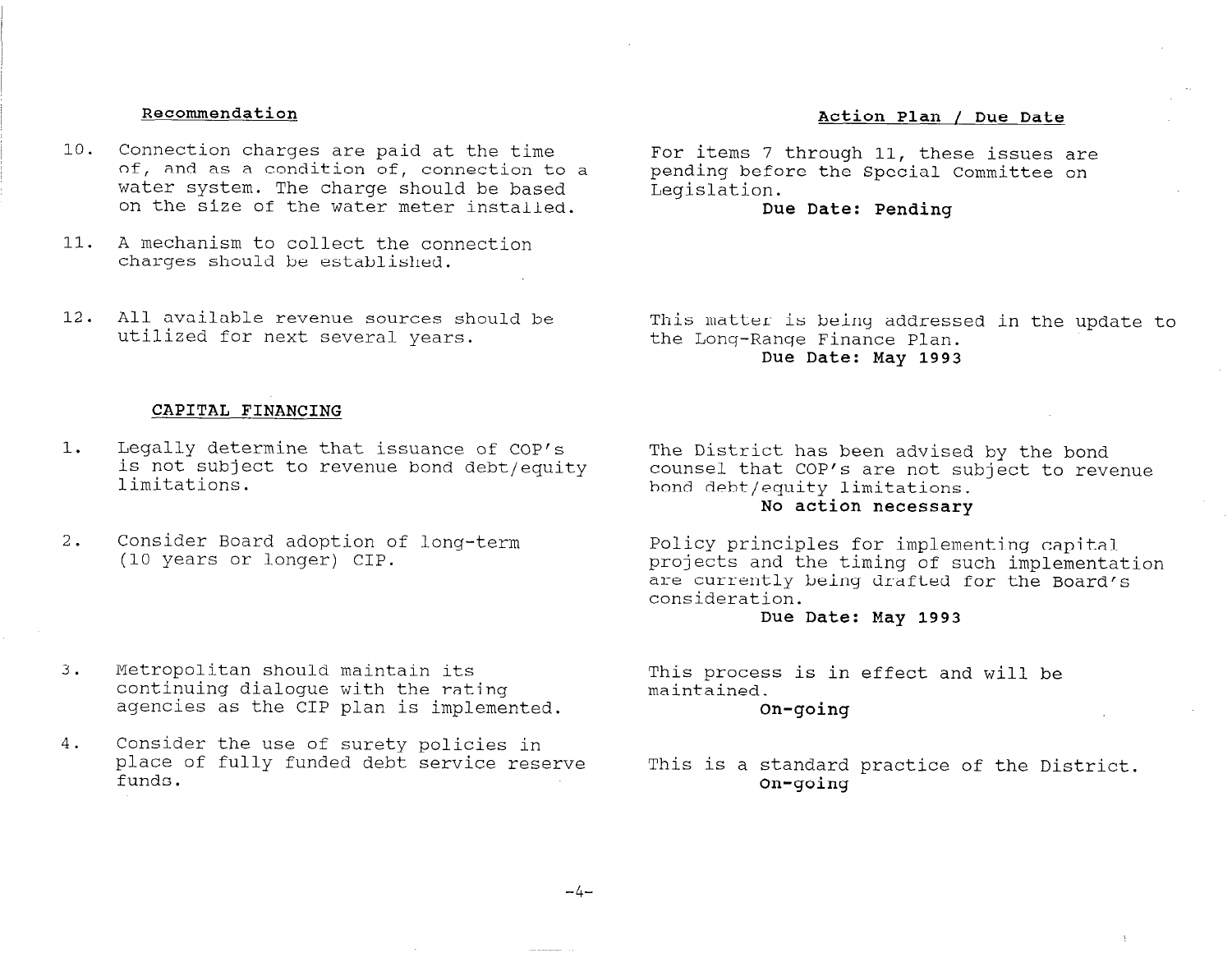5. Consider shortening the maturity on some future debt issues to 20 or 25 years.

6. Metropolitan should retain its current general obligation bonding capacity unless additional G.O. approval is obtained.

## Revenue Proqram

- 1. Increase level of integration of its financial planning models to cover a tenyear period and link CIP planning to financing and rate requirements.
- 2. Financial information presented to the Board should clearly demonstrate the short-term and long-term water rate impacts of alternatives.
- 3. Working capital reserve with a balance based on a potential decrease in sales totalling 500,000 acre-feet, adequate emergency reserves, and a routine working capital allowance should be established.

# Recommendation **Recommendation Action Plan** / Due Date

Each bond sale is analyzed to determine market conditions and appropriate yield curve, used to establish bond maturity dates. The last sale included serial bonds that had a 17 year maturity and term bonds with maturities ranging from  $21 - 28$  years.

On-going

This has been the District's policy for quite sometime.

# No additional action necessary

The link between financial planning and CIP planning is being addressed in the update to the Long-Range Finance plan.

# Due Date: May 1993

This is a common practice on the part of staff. However, increased emphasis will be placed on clearly showing the short-term and long-term water rate impacts of financial alternatives presented to the Board.

### On-going

This issue is being addressed as part of an ongoing study that would address the appropriate level of working capital for the District. Due Date: May 1993

 $-5-$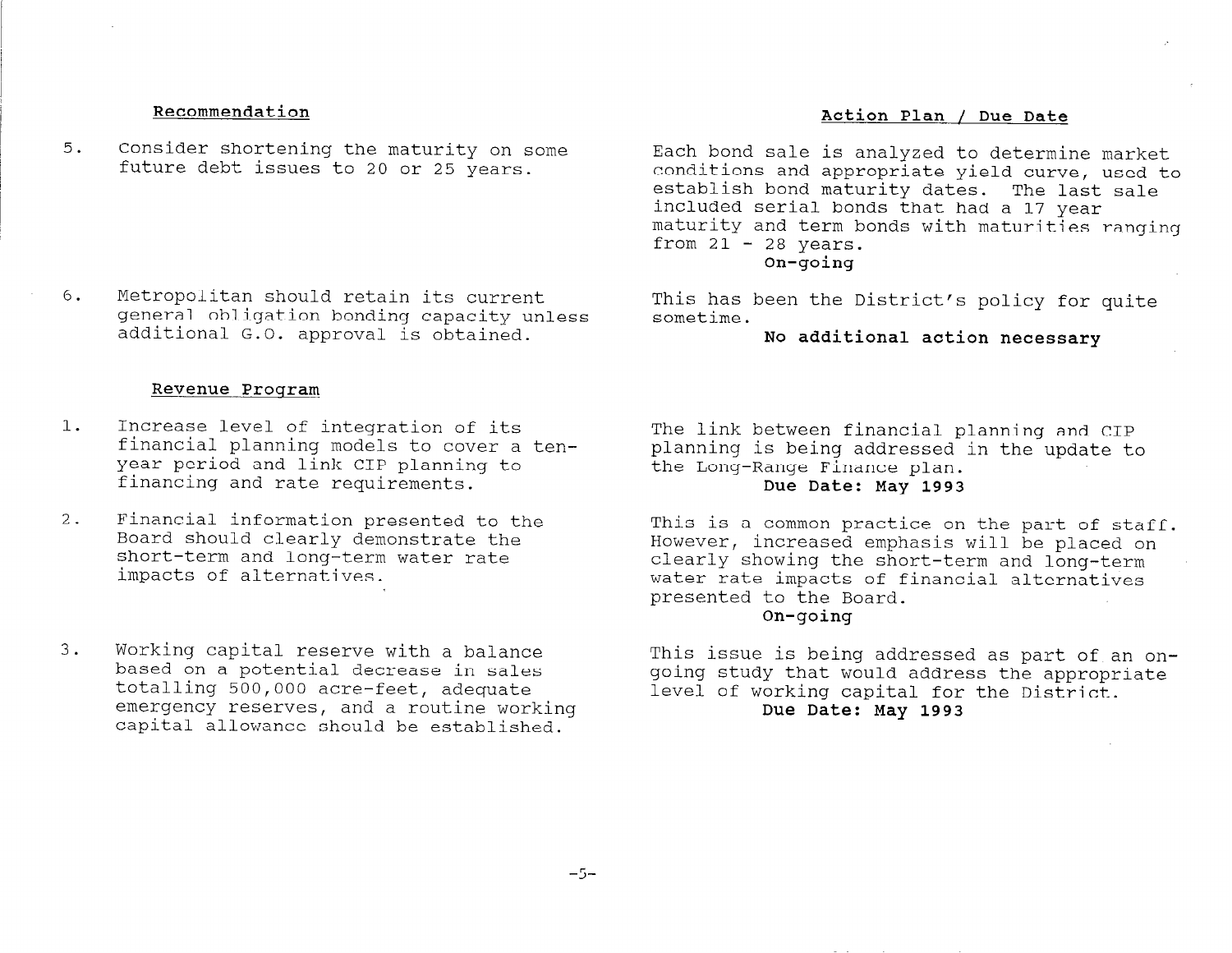- 4. Closely monitor revenues and expenditures until working capital reserves can be fully funded.
- 5. Rate setting should not be tied strictly to annual revenue requirements. Efforts shouldbe made to use reserves to smooth rate adjustments, not avoid their need.

## Alternative Rate Structures

- 1. Metropolitan should explore implementation of a rate form which recognizes both the volume of water purchased and the peak demand placed on its system.
- 2. A detailed cost allocation study should be undertaken to determine appropriate, costbased commodity-demand rate structures.
- 3. Commodity demand rates should be phased in.

# Recommendation **Recommendation Action Plan** / Due Date

This is an on-going process and will be more closely examined in the analysis of annual revenue requirements and the update to the Long-Range Finance plan.

## Due Date: May 1993

This issue is being addressed in the update to the District's Long-Range Financial Plan. Due Date: May 1993

For items 1 thru 3, (1) prepare two technical memoranda that would explore alternative rate structures such as commodity-demand rate structures, the applicability of the the rates for Metropolitan, and their effect on member agencies.

#### Due Date: December 1993

(2) A task force has been established to develop a water rate structure that will provide for a stable water rate while securing revenues and retaining operating flexibility. Due Date: February 1994

## Equity Consideration

1. The policy for amortizing on-aqueduct costs of the State Water Project should be evaluated.

The Controller will review existing amortization policy and take necessary steps, based on result of the analysis and input from internal and external auditors.

Due Date: June 1993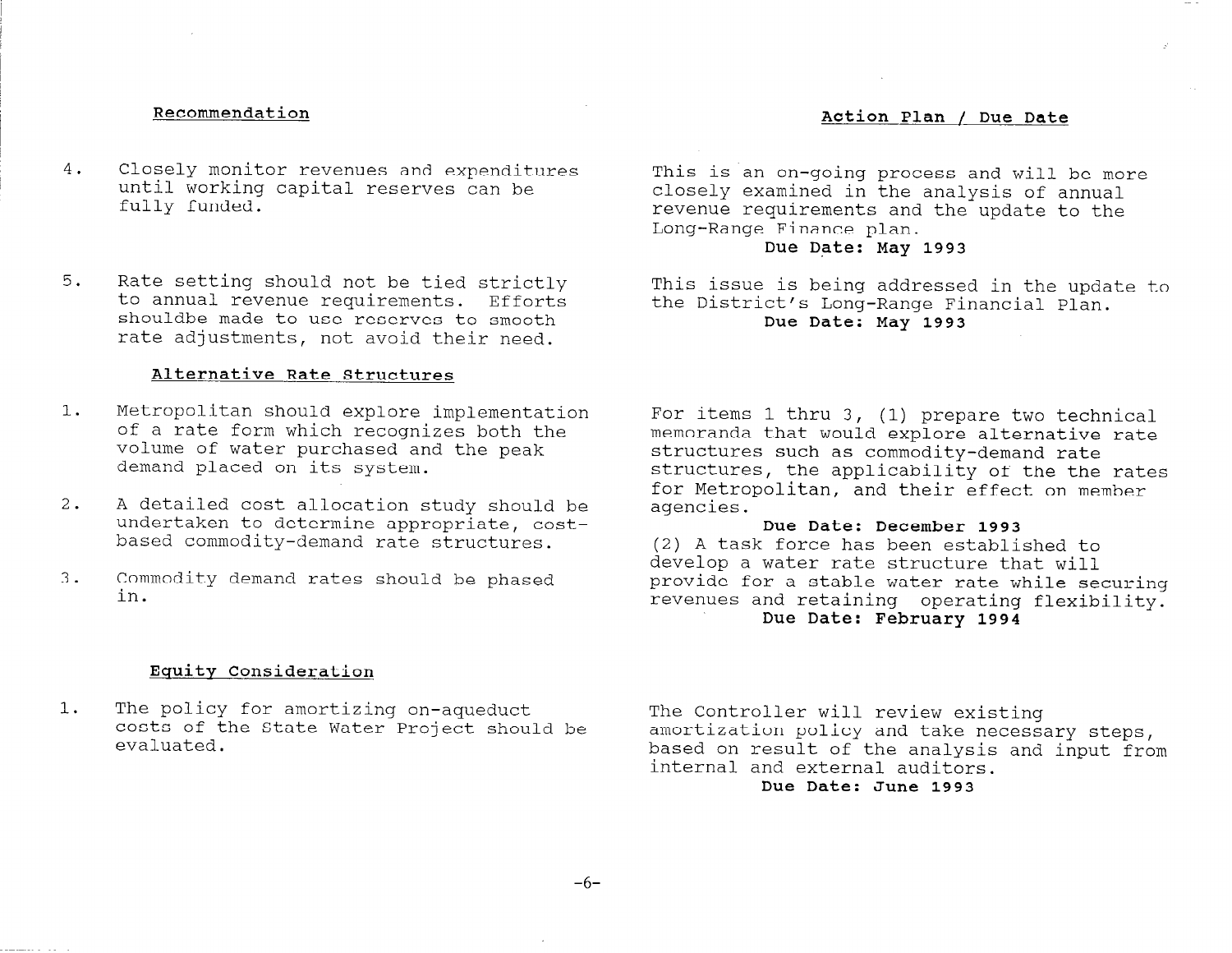- 2. Participation Rights of the Santa Margarita Project should be amortized using a straight-line basis.
- 3. The current procedures for tracking and evaluating land inventory should be refined. Assets which are of lesser or marginal use should be considered for sale, lease, or other alternative use.

## Budqetinq

- 1. Metropolitan should prepare for adoption of a formal ten-year financial plan which includes both operating expenditures and capital projects.
- 2. Managers should be kept informed regarding regulatory requirements affecting worker productivity and personnel requirements.

3. Maintenance procedures should be reviewed and the budget revised to increase preventive and predictive maintenance activities.

# Recommendation **Recommendation Action Plan** / Due Date

Controller will review and recommend changes as necessary.

## Due Date: June 1993

Currently using J. M. Montgomery as consultant, to enhance land tracking procedures. Project will result in an automated land management system. Retained Marmac, Inc. to help dispose surplus items acquired through current capital projects. Working on a detailed action plan to evaluate existing surplus land.

## Due Date: January 1993

As part of the update to the Long-Range Finance Plan, it is proposed to develop a formal tenyear financial and capital improvement plan that would measure the impact of capital projects on operating expenditures and rate structures.

## Due Date: May 1993

Identify, evaluate, monitor and communicate pertinent requirements of impacts and compliance strategies for proposed and existing environmental, safety and health laws and regulations. Promote and facilitate compliance through development of policies, procedures and presentations to District staff.

# Due Date: Inventory - March 1993

Complete survey of all equipment under the Maintenance Management System. Survey will determine what needs to be maintained and how it should be maintained. Survey will serve as a basis for determining staff needs for maintenance. Five filtration and pumping plants have been completed. Due: December 1993